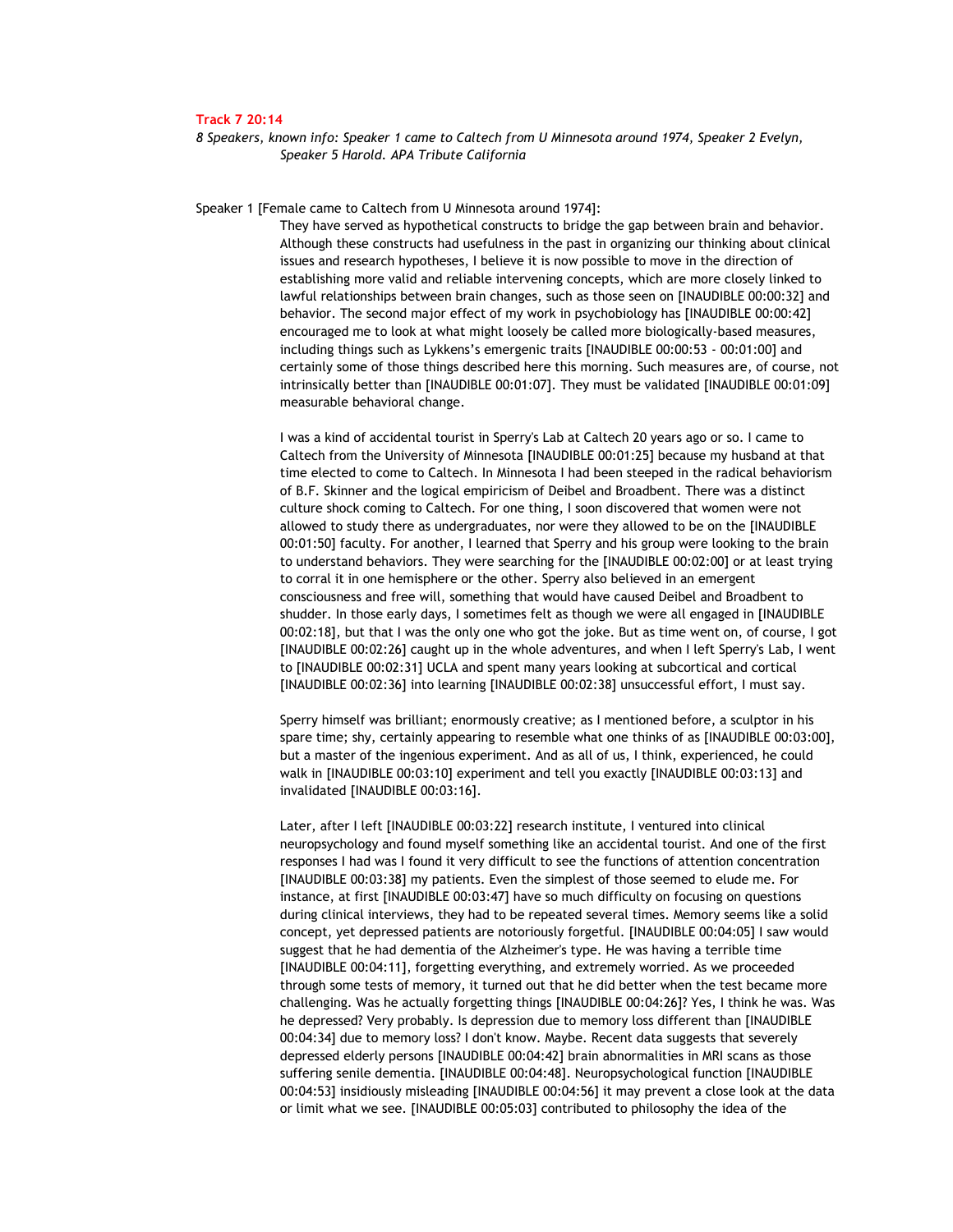categorical imperative. This means that when we survey the world using categorical labels, we see things that fit those labels, and only those things. Neuropsychological functions may be operating as categorical imperatives at this time. [INAUDIBLE 00:05:27] addressed this issue head on in his 1990 article in the American Psychologist\* [INAUDIBLE 00:05:35] correlation referring to intercorrelation [INAUDIBLE 00:05:39]. This [INAUDIBLE 00:05:41] to support another widely-held belief [INAUDIBLE 00:05:45] many neuropsychology [INAUDIBLE 00:05:48]. Namely, the belief that the different individual [INAUDIBLE 00:05:52] WMSR, and HRB validly affect brain area-related clear-cut functional differences in cognition-specific intellectual [INAUDIBLE 00:06:04 - 00:06:08] and other so-called discrete and highly differentiated neuropsychological functions. [INAUDIBLE 00:06:16] such tests is primarily a measure of a common general cognitive attribute [INAUDIBLE 00:06:26]. Consequently, clinical neuropsychologist [INAUDIBLE 00:06:34] would describe [INAUDIBLE 00:06:36] intelligence in terms of function are unaware of clinically highly relevant implications of data such as he has described.

In Minnesota, notions like functions, neuropsychological functions were labeled hypothetical constructs. In the early days of learning theory, hypothetical constructs were created with [INAUDIBLE 00:07:05] responses that could not clearly be linked to stimulus changes [INAUDIBLE 00:07:10 - 00:07:15]. Intervening [INAUDIBLE 00:07:18], on the other hand, were [INAUDIBLE 00:07:20] which summarized or acted as shorthand ways of talking about lawful relationships between stimulus [INAUDIBLE 00:07:27]. It's my suggestion here that in neuropsychology today, functions operate like hypothetical constructs to bridge the gap between brain changes and behavior changes. At this point in history, it seems to me that we can use behavioral and biological probes to better define intervening variables--or what might be loosely called clusters of traits--that will give us a more valid and more reliable and more fruitful way of looking at brain-behavior interaction. Neuropsychological function [INAUDIBLE 00:08:01]. There is an ongoing [INAUDIBLE 00:08:05] of information about brain changes from CAT scans, [INAUDIBLE 00:08:09] MRIs, and so forth, and substantial new data from neuropsychology, which would seem to [INAUDIBLE 00:08:15] to establish cleaner, more direct statements about brain behavior.

If we abandon traditional talk of functions in neuropsychology, what are we left with? I would suggest that we look at our [INAUDIBLE 00:08:29] of tests as probes -- nothing more and nothing less, and I would like to see added to the probes more [INAUDIBLE 00:08:38], such as Lykkens's emergenic trait. Emergenic traits are those in which interclass correlation of [INAUDIBLE 00:08:47] is substantially greater than [INAUDIBLE 00:08:49] correlation. They are traits that may be genetic but not familial. They include things like extroversion, electrodermal fluctuation, and interest in arts and crafts. They may be genetically based [INAUDIBLE 00:09:06] significant psychological and neuropsychological traits. One could imagine an interesting cluster of traits that might exist, for example, for diagnosed bipolar patients with UBOs--unidentified bright objects--in their CAT scan, creative interests, arts and crafts background, and [INAUDIBLE 00:09:29] that they have attention deficit disorder. Depression might be another part of that [INAUDIBLE 00:09:35].

Listening to Sperry suggest [INAUDIBLE 00:09:39] more observational and experimental approach to neuropsychological assessments, and especially to avoid looking at the patient through the categorical lenses of labeled function, which may distort our vision. What I learned from Sperry was far more than right-brained, left-brained [INAUDIBLE 00:09:58] corpus callosum. It had to do with the design of experimental approach that would clearly and unequivocally eliminate...illuminate the brain-behavior relationship. I think that there are ways in which we can approximate that idea of neuropsychological [INAUDIBLE 00:10:13] and from that basis generate concepts that are closer in kind to intervening variables -- that is, that are summary concepts for lawful brain-behavior relationships. It is hoped that these concepts will [INAUDIBLE 00:10:29].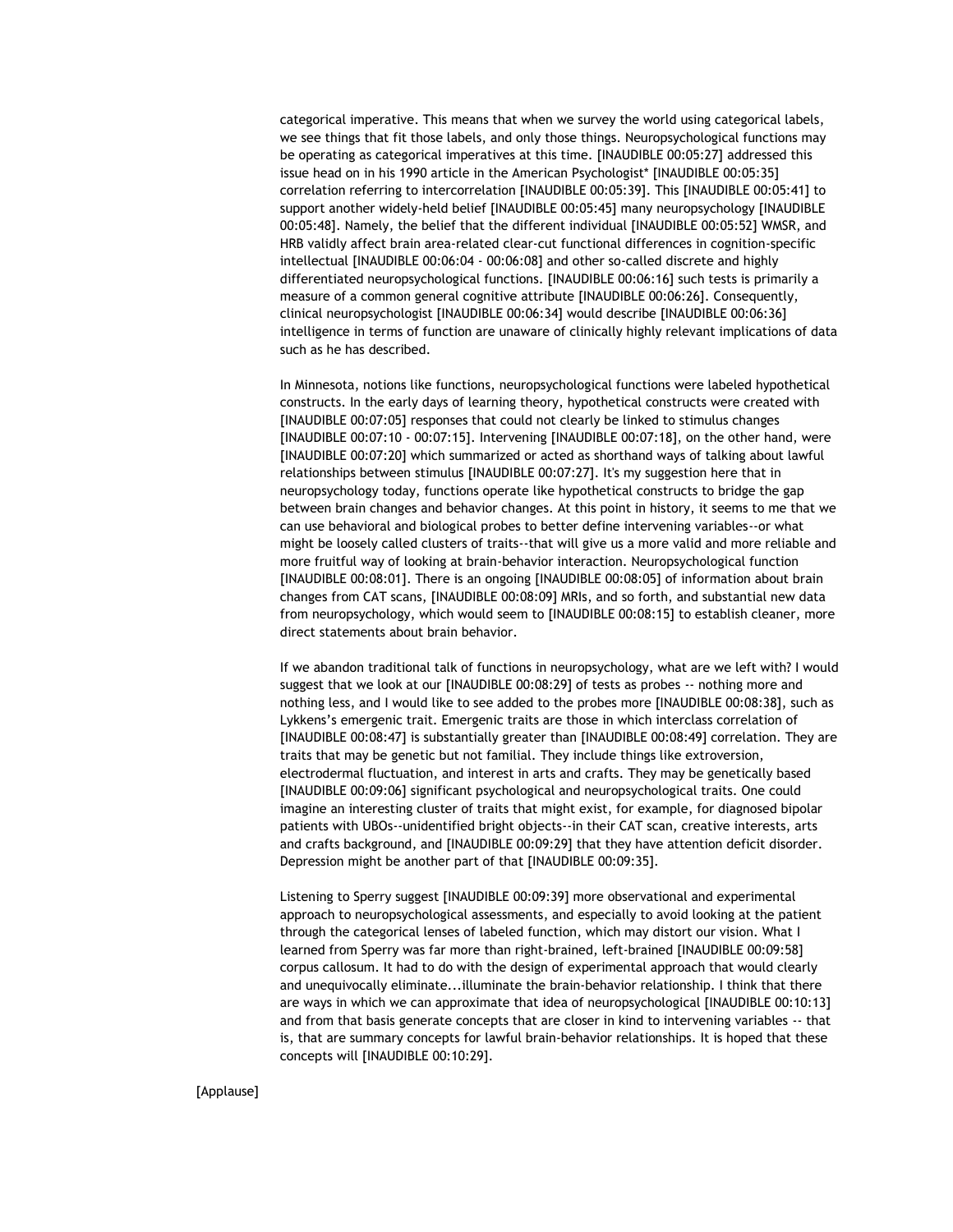And then I'd like all my speakers to come back, and we have lots of time for questions now [INAUDIBLE 00:10:45]. Evelyn, would you like to... Evelyn, would you like to start by doing your [INAUDIBLE 00:10:50]?

- Speaker 2 Evelyn: They're [INAUDIBLE 00:10:55]. [Laughs]
- Speaker 1: Oh, they're [INAUDIBLE 00:10:57]. Okay.
- Speaker 3: Maybe she can give us a quick summary of the slides.
- Speaker 1: Do you want to give a summary of those slides, Evelyn?
- Speaker 2 Evelyn: Okay.
- Speaker 1: Okay. And would the other speakers like to come back in front so that we can remember who you are and ask you [INAUDIBLE 00:11:16] questions.
- Speaker 2 Evelyn: In my presentation, I had two conclusions. One is serial reversal learning. The learning and performance with both hemispheres is better than that with no one. The other is [INAUDIBLE 00:11:38] is better with the left hemisphere than with the right hemisphere. So, the question I think I hear is [INAUDIBLE 00:11:51]. The conclusion: Learning with both hemispheres is better than learning with either one based on different patients, and patient [INAUDIBLE 00:12:03], who always performed better than the others. So, this way, I want to make two clarifications. One is the differences do not show up in the first [INAUDIBLE 00:12:14]. The difference only show up in the reversal learning. So, I think the [INAUDIBLE 00:12:20 - 00:12:28]. Also, I did a follow-up study six months later [INAUDIBLE 00:12:32 - 00:12:36] learning with two hemispheres versus learning with one. The way to do it is [INAUDIBLE 00:12:41] one session first [INAUDIBLE 00:12:43] to the left and right hemisphere in separate [INAUDIBLE 00:12:46] with vision, and then without vision. So, with vision you have two things. One is the informational transfer; other is you add another cue. With the control patient, the added visual cues do not render improved performance in such a simple [INAUDIBLE 00:13:07]. In the [INAUDIBLE 00:13:09]--
- Speaker 4: Excuse me. What's the task again?
- Speaker 2 Evelyn: Okay. Behind the [INAUDIBLE 00:13:13] conditional [INAUDIBLE 00:13:15]. The task is serial reversal learning.
- Speaker 4: So, the second one... Even this one, too?
- Speaker 2 Evelyn: Yeah. The same... Yeah. But I added [INAUDIBLE 00:13:25] two hemispheres is to allow them to see what they're doing. So, the visual information [INAUDIBLE 00:13:33]. Then, for the [INAUDIBLE 00:13:35] and only allow the [INAUDIBLE 00:13:38 - 00:13:41] send a series of controls. With the controls added [INAUDIBLE 00:13:46] do not include the vision [INAUDIBLE 00:13:49]. With the fifth patient... Again, with the vision, performance is high. Without vision, performance drops significantly and the left hemisphere does a little bit better than the right. And I can show you the data if anyone's interested.
- Speaker 4: I have a question for Harold. I mean, so... Okay, so you don't find a correlation between dichotic listening and your tasks. That's not surprising, as you say. But isn't it surprising that one doesn't find a correlation between a lateralized version of your task and a non-lateralized version of your task? Say, the spatial rotation task or the dot localization task. In fact, one--

Speaker 5 Harold: I don't understand the question.

Speaker 4: The question is--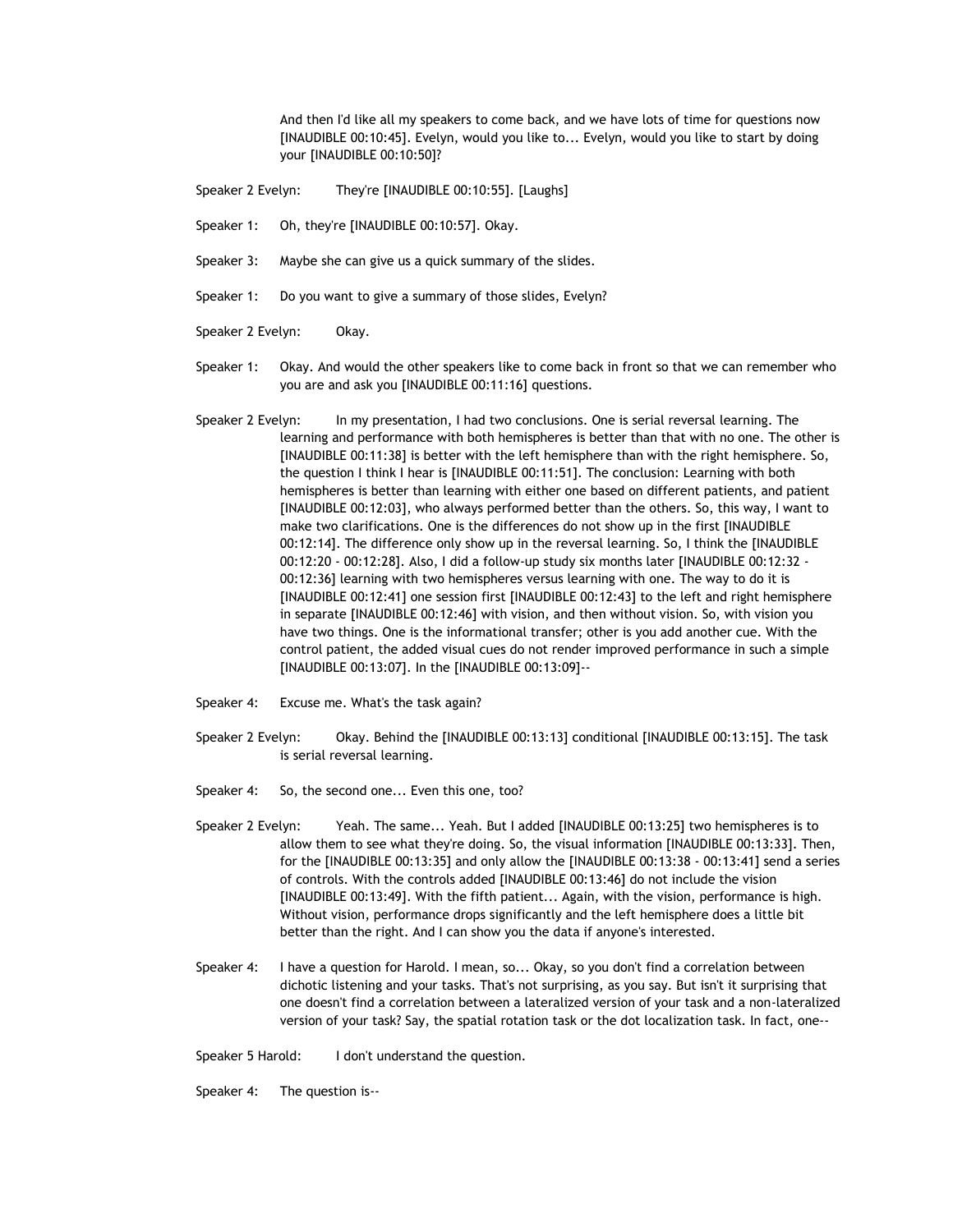- Speaker 5 Harold: You certainly will expect to find... I guess the lateralization version of it [INAUDIBLE 00:14:45] in a normal individual, I guess you're talking about... If you somehow can do a serial test in one hemisphere...
- Speaker 4: No. Let's take your dot localization task. Some individuals will do better than others. Are those who do better than others, those who will show a greater visual advantage when you use a lateralized version? And the answer seems to be no.
- Speaker 5 Harold: Correct.
- Speaker 4: Isn't that a problem?
- Speaker 5 Harold: Why?
- Speaker 4: Because you said it's a right hemisphere task.
- Speaker 5 Harold: Right.
- Speaker 4: So, shouldn't you do better in the left visual field than in the right?
- Speaker 5 Harold: Better... Again, everything is relative, right? So, it's better on visual...better on that if they do well on that task, per se? Is that what you're saying?
- Speaker 4: Yes. Yes.
- Speaker 5 Harold: Sure. Again, I don't know why--
- Speaker 4: If you say it's a right hemisphere task--
- Speaker 5 Harold: In terms of... But why is... I guess I'm not sure of the question again. If they... Will they do better in the right hemisphere on that task?
- Speaker 4: If it's a... Let's assume for a minute that the dot localization task is a right hemisphere task. Then, you find that some individuals are better than others, and you conclude--you conclude- -that they have better right hemisphere performance than the others. Well, in that case, they should also show greater left visual field advantages in a lateralization version of the same task.
- Speaker 5 Harold: That's what I don't understand, because you take the...you take the dot localization and you're comparing it to the world; you take the laterality test and you're comparing it to themselves, not comparing it to the world.
- Speaker 4: Yeah. Okay. I'm trying...
- Speaker 5 Harold: I'm sorry. I'm not sure that I... It sounds like apples and oranges. Maybe I still don't [INAUDIBLE 00:16:12]. [INAUDIBLE 00:16:18] people don't here [INAUDIBLE 00:16:19]. But then again, like I said, the last slide [INAUDIBLE 00:16:22].
- Speaker 6: [INAUDIBLE 00:16:23 00:16:31] affective verbal [INAUDIBLE 00:16:32] -- i.e., [INAUDIBLE 00:16:36]. And what might be [INAUDIBLE 00:16:40] is that [INAUDIBLE 00:16:42 - 00:16:54].
- Speaker 7: Right. I think that the next time I'm questioning, if I get to the crux of the issue that I was trying to resolve and I did all the different attentional experiments that he was priming between the two hemispheres. The question is: Is there one kind of attention, or are there many levels at which the interaction can occur? You see in the Stroop test [INAUDIBLE 00:17:14] interaction occurs at the very late stage of processing [INAUDIBLE 00:17:18]. You're asking whether earlier stages of interaction can occur [INAUDIBLE 00:17:24]. Stroop would be